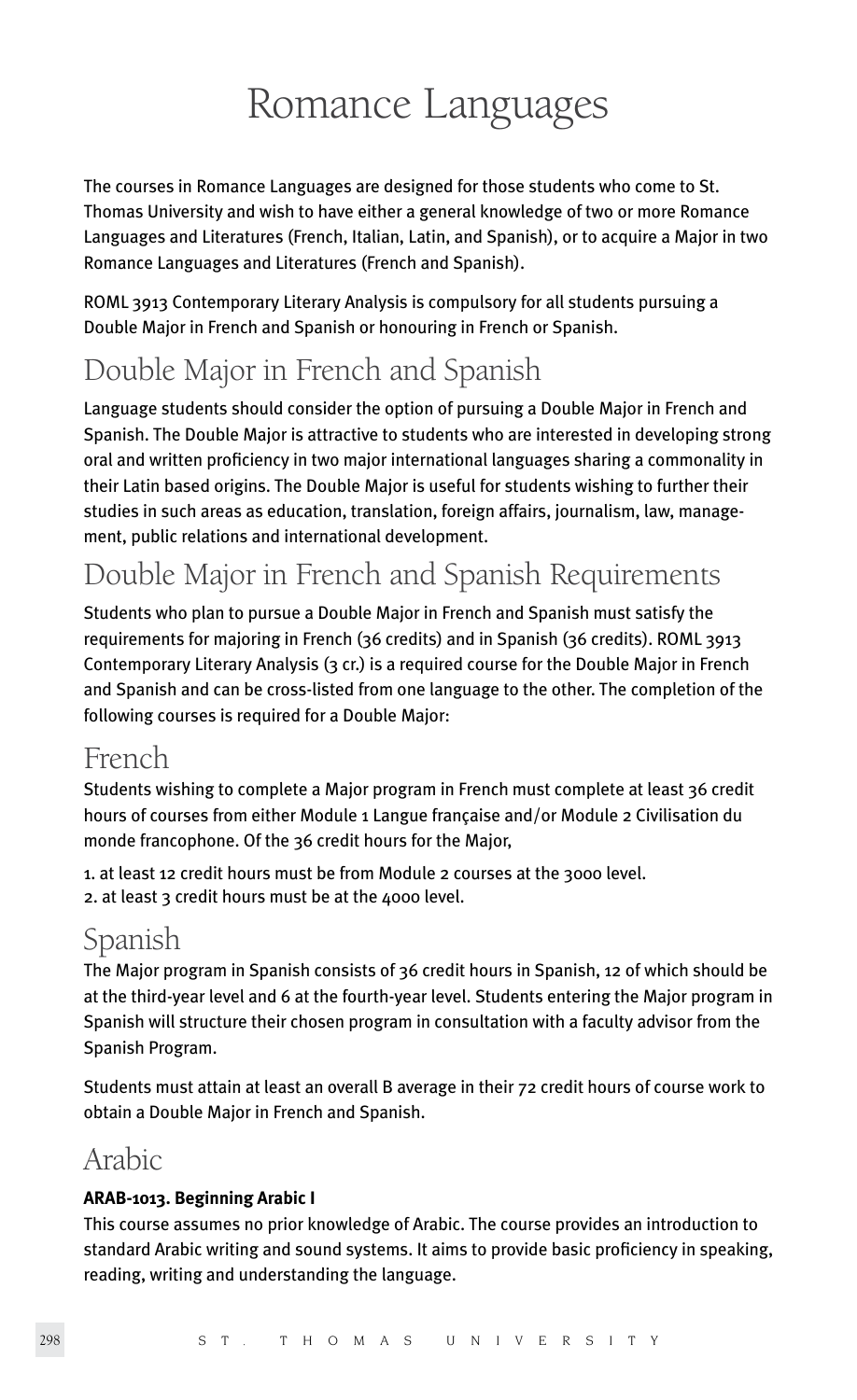#### **ARAB-1023. Beginning Arabic II**

Arabic is an important language with a rich cultural history. More than 150 million people speak Arabic today, and most of them reside in the Middle East and North Africa. However, Arabic speakers also constitute a wider global community since Arabic is the language of the Qu'ran (Koran), the holy book of the world's roughly 1.5 billion Muslims. In addition, Arabic has had considerable linguistic influence since many other tongues have adopted its script, including Persian, Urdu, Malay, and (until the 1920s) Turkish.

### Italian

#### **ITAL-1006. Introduction to Italian**

Introduction to the Italian Language. Phonetics, oral training, and conversation. Basic grammar with oral and written exercises. Basic reading and composition. Introduction to Italian civilization with the aid of audio-visual techniques.

#### **ITAL-2013. Intermediate Language**

Advanced review of Italian grammar. Intensive practice in reading, conversation, and composition.

#### **ITAL-2023. Introduction to Italian Literature**

An outline of Italian literature from its origins to the present day. The literary movements and their background with a study of some major representatives. Three hours a week.

#### **ITAL 2033. Travel-Study: Introduction to Italian Literature & Civilization**

This study tour of Italy offers a harmonious blend of language, culture and countryside. It presents an overview of Italian civilization from its origins to the present day. Topics to be examined include major Italian literary and artistic movements with a study of some major representatives. Highlights encompass visiting various Italian cities and experiencing a unique immersion into Italian art, architecture, cuisine, literature, history, religion, music, fashion, and current events.

### Latin

#### **LATI-1013. Introduction to Latin I**

This is an intensive introduction to classical Latin for students with no previous background in the language and provides them with an introduction to the basic rules of grammar, vocabulary, and reading skills.

#### **LATI-1023. Introduction to Latin II**

This course continues the introduction to classical Latin. Prerequisite: LATI 1013 with a minimum grade of C.

#### **LATI-2103. Latin III (Intermediate)**

This course is designed for students who wish to continue the study of Latin beyond the beginner level. Prerequisite: LATI 1023, or permission of the instructor.

#### **LATI-3103. Latin IV (Intermediate)**

LATI 3103 continues at an intermediate level to develop the student's ability to function in basic Latin and is a prerequisite for students who plan to study Latin at an advanced level. Prerequisite: LATI 2103, or permission by the instructor.